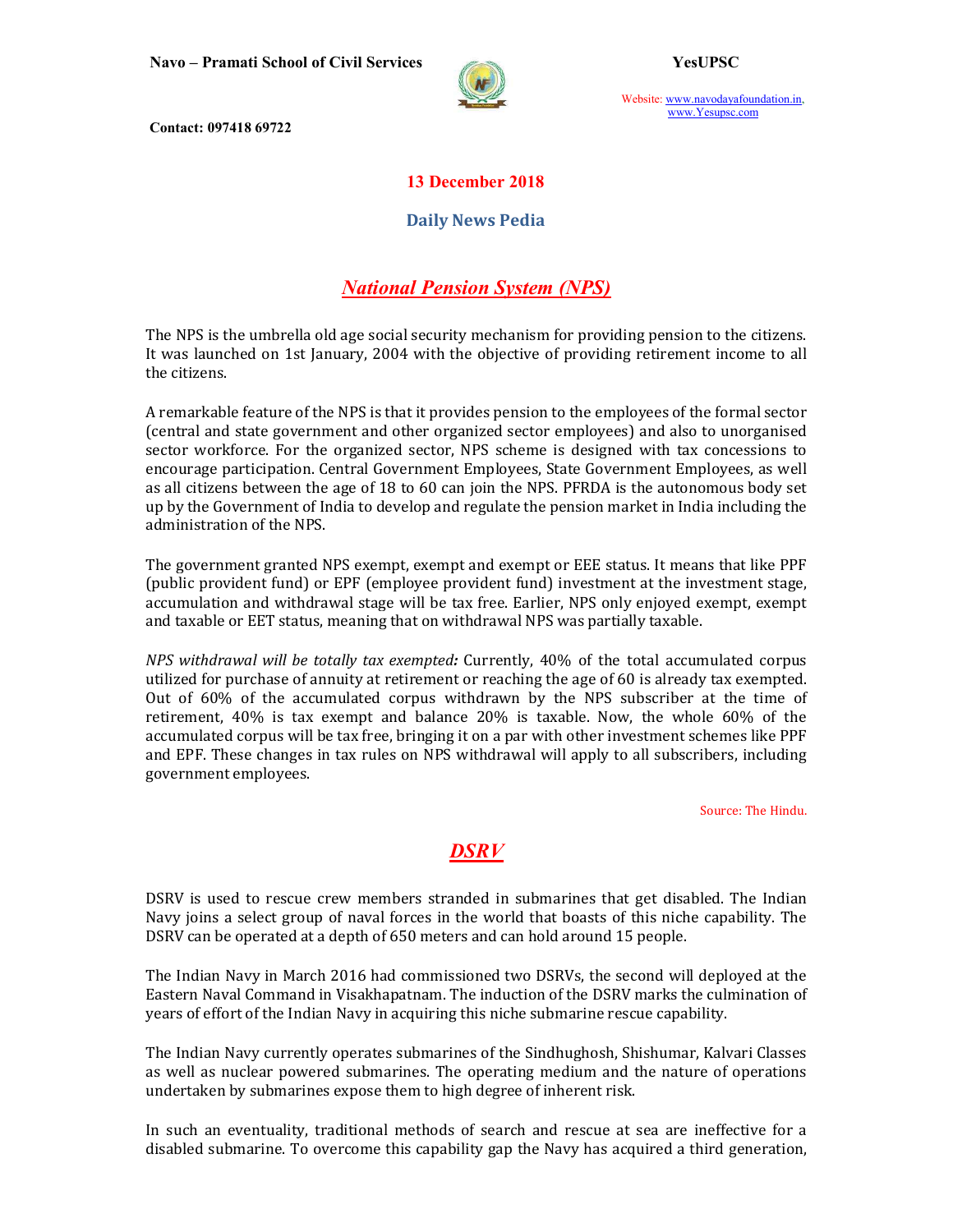advanced Submarine Rescue System considering of a Non-tethered Deep Submergence Rescue Vehicle (DSRV) and its associated equipment.

The Indian Navy's DSRV System is considered to be the most advanced system currently in operation globally for its capability of undertaking rescue from a disabled Submarine upto 650 m depth. It is operated by a crew of three, can rescue 14 personnel from a disabled Submarine at one time and can operate in extreme sea conditions.

Source: The Hindu.

## 'NSG must have its own air wing'

A Parliamentary panel has recommended that the Centre urgently take steps to ensure that the National Security Guard (NSG) is equipped with its own dedicated air wing. Currently, the two Mi-17 helicopters procured by the NSG in 1988-99, were grounded and unavailable.

Ministry of Home Affairs should make urgent and sincere efforts to commission a dedicated Air Wing of NSG and provide requisite types and number of air assets to strengthen the aviation capability of the force.

National Security Guard (NSG) — is the country's premier counter-terrorist and contingency force. The NSG was raised in 1986 following the assassination of former Prime Minister Indira Gandhi and Operation Blue Star. The force, which is trained to operate as an elite urban antiterrorist and anti-hijack force, doesn't have a cadre of its own or direct recruitment and is instead dependent on personnel, sent on deputation from the army and the central armed police forces.

Source: The Hindu.

## NASA probe finds signs of water on nearby Asteroid Bennu

NASA's OSIRIS-REx spacecraft has discovered traces of hydrogen and oxygen molecules near asteroid Bennu. Data obtained from the spacecraft's revealed the presence of molecules that contain oxygen and hydrogen atoms bonded together, known as 'hydroxyls.

The probe, on a mission to return samples from the asteroid to Earth, was launched in 2016. Bennu, roughly a third of a mile wide (500 meters), orbits the sun at roughly the same distance as Earth. OSIRIS-REx was launched to determine Bennu's physical and chemical properties, which will be critical to know in the event of an impact mitigation mission.

Bennu is a B-type asteroid with a 500-meter diameter. It completes an orbit around the Sun every 436.604 days (1.2 years) and every 6 years comes very close to Earth, within 0.002 AU. It is expected to have organic compounds and water-bearing minerals like clays. Beenu is carbonaceous asteroid whose regolith may record the earliest history of our solar system. It is also considered one of the most potentially hazardous asteroids, as it has a relatively high probability of impacting the Earth late in the 22nd century.

Source: The Hindu.

## NASA Voyager 2 probe approaches interstellar space

The probe is only the second human-built object to leave the bubble of solar particles that emanates from our sun.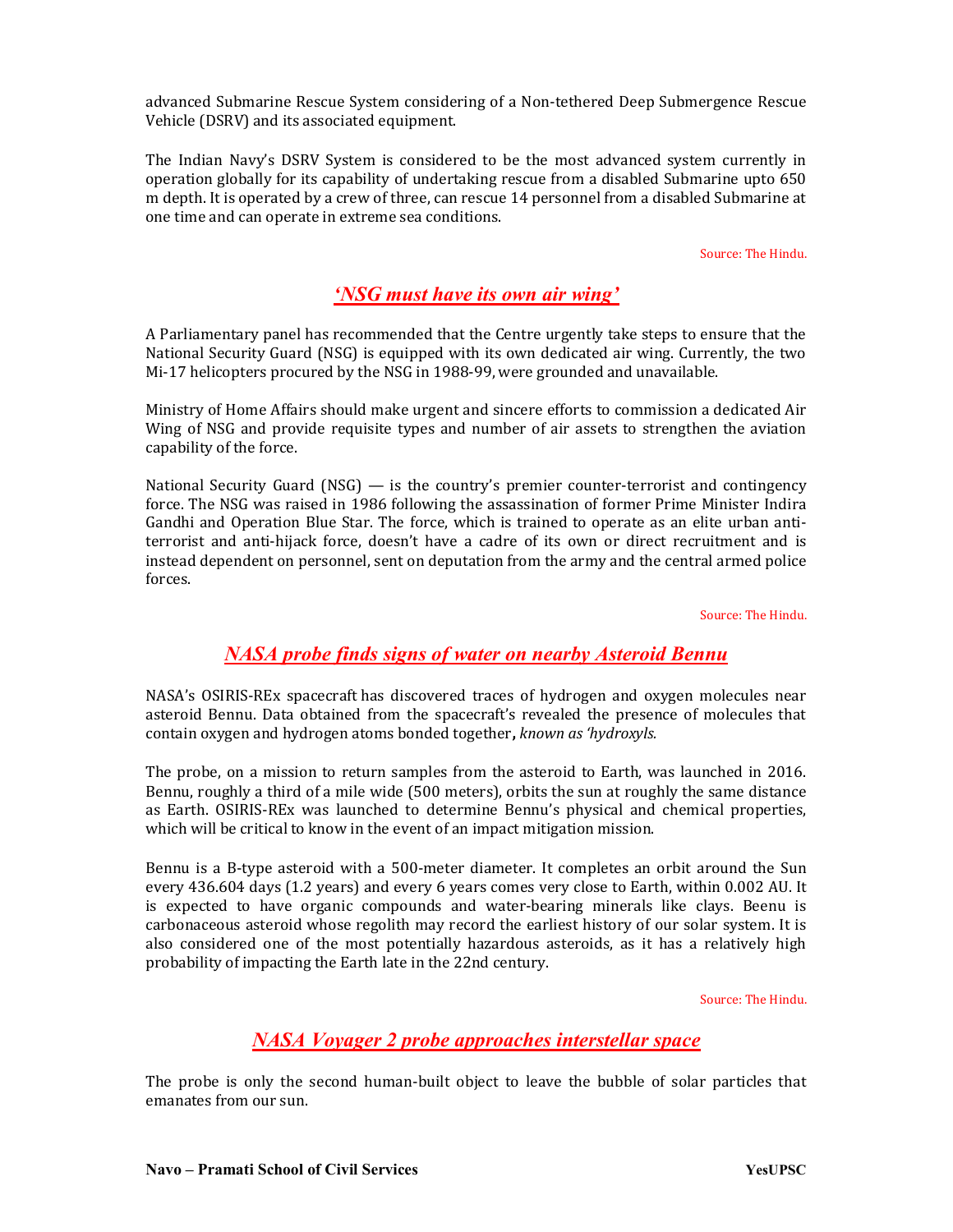Voyager 1 departed Earth on 5 September 1977, a few days after its sister spacecraft, Voyager 2 The Voyagers were sent initially to study the outer planets, but then just kept on going.

The pair's primary objective was to survey the planets Jupiter, Saturn, Uranus and Neptune which completed in 1989. Voyager 2 will provide "first-of-its-kind observations of the nature of this gateway into interstellar space. Voyager 2 remains the only craft ever to visit Uranus and Neptune and Voyager second craft to cross the heliopause.

Heliopause is the boundary of the heliosphere which is the spherical region around the Sun. It is filled with solar magnetic fields and solar wind that consists of protons and electrons. The Heliosheath lies closer to the Sun than the heliosphere and it is a region of transition where the wind is at subsonic speed.

Source: The Hindu.

Source: The Hindu.

#### India to hold talks on upgrading bilateral trade pact with South Korea this week

India and South Korea are negotiating to upgrade the Comprehensive Economic Partnership Agreement (CEPA)

India plans to seek inclusion in the list of countries allowed to participate in the English Program in Korea (EPIK). Earlier the request was not accepted in Early harvest programme signed between India and South Korea in 2018. India also plans to advocate for domestic certificate recognition in areas such as accountancy, healthcare, nursing and architecture to facilitate movement of professionals

To promote economic cooperation between India and South Korea, a Comprehensive Economic Partnership Agreement (CEPA) has been in place since 2010. It envisages tariff elimination/reduction in about 80% of goods such as textiles, leather goods and, pharmaceuticals, opening up of sectors such as tourism and healthcare and freer movement of persons.

In the EHP, South Korea decided to eliminate tariffs on 17 Indian products. India also brought down duties on 11 items. Further, EHP increased the visa duration for ICT employees to three years from one year.

Editorial To Read

#### Energy efficiency and climate change

Up to half of current global annual emissions could be reduced through more efficient use of energy in kitchens, residential buildings and transport

The impact of climate change is being felt by everybody and everywhere. Extreme weather conditions, air pollution, crop failure, biodiversity losses, and much more are affecting both human health and natural wealth. More than 70% of India's population is exposed to outdoor air pollution, which has contributed to one in eight deaths and has reduced the average life expectancy of Indians by nearly two years. The cost of not addressing global warming today would far exceed the expense of addressing it in the future.

Energy production and consumption remains the largest contributor of global carbon emissions and greenhouse gas. Our understanding of how best to manage the climate change agenda is still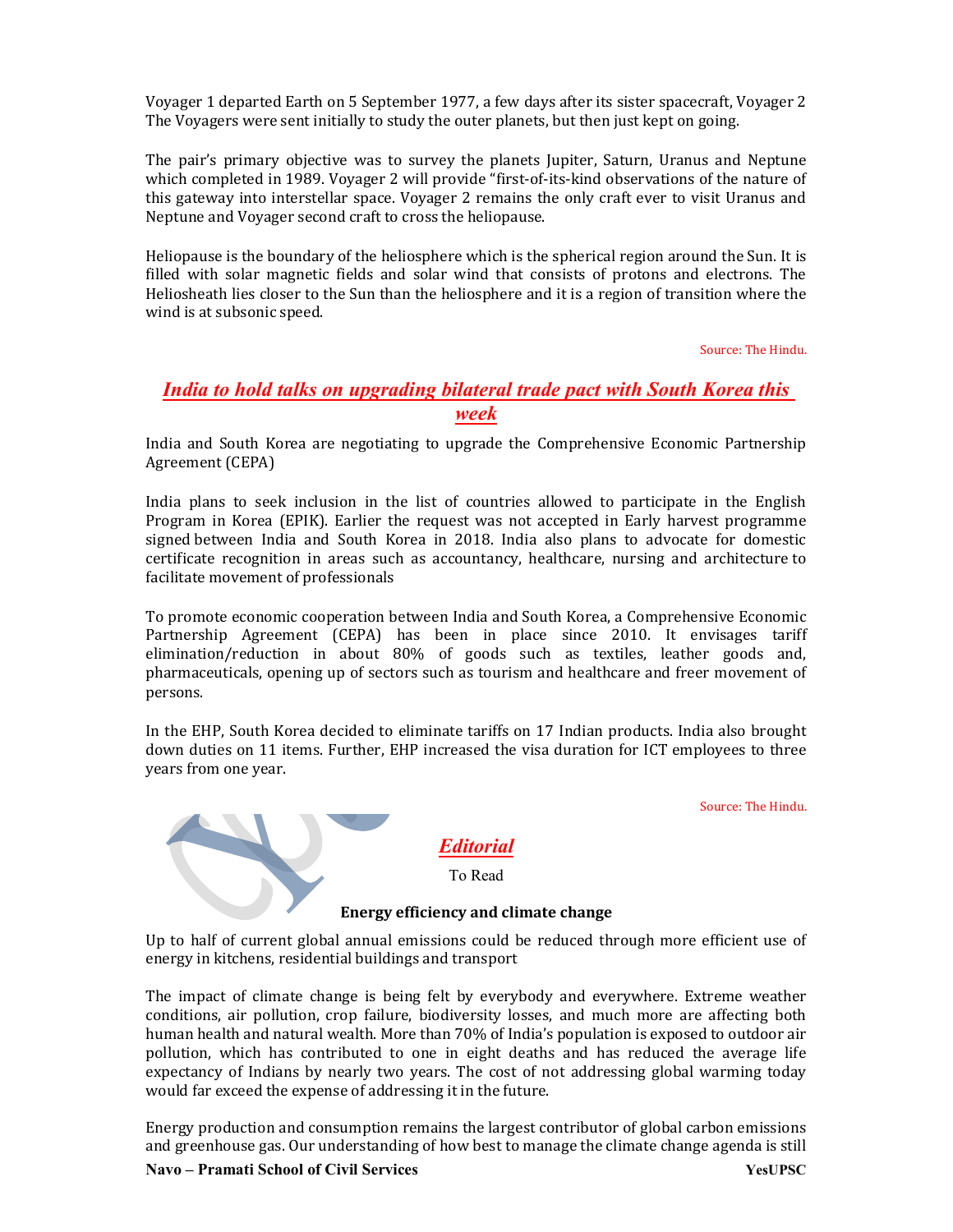evolving. Is the global warming agenda best addressed through carbon-pricing reforms or other policy interventions aimed at improving energy efficiency, and promoting social and community green initiatives? Carbon pricing has attracted more attention in recent years, as it goes to the source of the problem and puts a price on carbon pollution as a means of bringing down emissions. It shifts energy investments towards cleaner options by making fossil fuels more expensive relative to low-carbon fuels, and renewable energy. Although global investments in renewable energy has increased rapidly in recent years, its share in the global stock of energy is still very small.

It is estimated that nearly 70% of the global carbon emissions could be reduced by increasing energy efficiency. Most countries are more advanced on renewable energy compared to energy efficiency. Many quick wins on energy efficiency that have been overlooked in the past can be given a bigger seat at the table, including energy efficiency in the kitchen, residential buildings, industries, transport, utilities, and energy labelling. Besides carbon-pricing reforms, a package of additional interventions is needed to internalize externalities that are much more significant in developing countries compared to advanced countries and play an import role in increasing energy efficiency (see Frances Stewart and Ejaz Ghani, 1991, How Significant Are Externalities For Development?, World Development). Increasing energy efficiency is also a prerequisite for most developing countries for preparing them to move towards more expensive energy system needed to deal with carbon capture and storage, and other technology solutions.

Has India improved energy efficiency? Yes. Its energy intensity has declined during the last decade. China's energy intensity is roughly 1.5 times that of India. While we may instinctively rank energy efficiency across countries, the trends within countries are hard to add up. The aggregate energy efficiency trends comprise spatial and industrial developments in energy usage. Cities and urban settings increase energy efficiency and reduce the cost of electricity use per output level because of denser customer bases and more efficient plant sizes for local energy producers. However, large industrial enterprises in India are moving away from cities and opening plants in rural areas to remain competitive. Empirical analysis of manufacturing enterprises in India shows that average electricity consumption is much higher in rural regions compared to urban regions. Small and medium-sized enterprises have the most difficult time as their modest plant scale does not justify extensive investments in self-provision power generation capacity, and their higher levels of operation make them more vulnerable to uncertainty than larger enterprises.

Rising spatial disparities in energy efficiency within India is a worrying trend (see Ejaz Ghani, A.G. Grover and W.R. Kerr, Spatial Dynamics Of Electricity Usage In India, World Bank Policy Research Working Paper No. 7055). Developed states in India have improved energy efficiency. But electricity usage per unit of output is twice the level in lagging states compared to leading states. Whether India's structural and spatial transformation will exacerbate or alleviate energy efficiency is important for issues ranging from reducing power blackouts to stemming rising pollution levels. How developing countries manage industrialization, urbanization and infrastructure investments will have vital environmental implications.

Is energy, labour, or capital a bigger constraint to growth in India? A comparison of energy distortion with distortions in labour, capital and land markets shows that land and building access is a bigger constraint for enterprises than energy access. Land and building costs per unit of output are rising for all sectors of Indian manufacturing. This trend is in sharp contrast to the broad-based declines in energy usage per unit of output. Land and building usage per output unit for the organized sector is two to three times larger than electricity usage per output level, and for the informal sector, land and building usage tends to be 5-10 times larger than electricity usage. This is not to say that India cannot make substantial improvements upon its current energy position.

There remains a huge potential for energy efficiency gains in most industries, ranging from 46- 88% in textile industry, to 43-94% in paper and pulp industry, to 51-92% in iron and steel industry. Energy efficiency gain policy will need to go beyond industries and enter our kitchen, buildings and transport. Energy policy will also need to focus much more on rural regions that